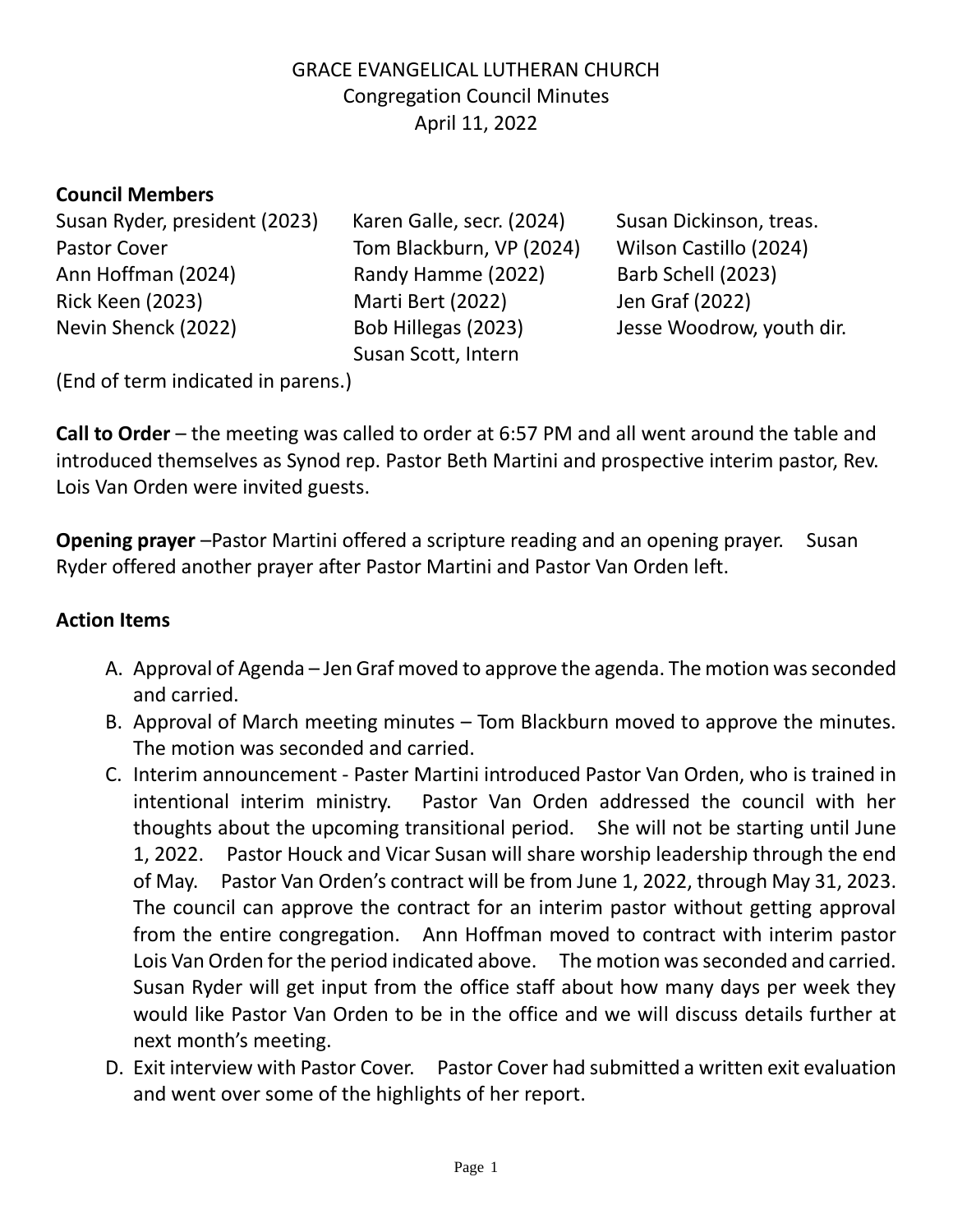- E. Membership letters. A small number of the letters sent to members who have no record of giving or communing within the last two years were sent to teen-aged or young adult children of active members. Some of these people were upset. There was a discussion about the wording, and all agreed that it could have been more inviting and maybe should have been approved by the Council President before going out and not under the office assistant's signature. Similar letters should be revised for the future.
- F. Strategic planning. The small groups are continuing, and approximately 60 persons are anticipated to participate through the last session, including council members. A date for our next meeting with Jill needs to be set. Susan Ryder will contact her about available dates.
- G. Fire system. During a review, it was noted that some parts are getting older (even though everything is working fine). Replacement would cost \$32,000. Randy and Chris recommend doing nothing at this time, but to look into options for replacement in the next few years. They also feel that the quoted price was excessive.
- H. Status of Organ fund. There is currently approx. \$34,000 in the fund.
- I. 1604 lease. Council approved renewing the lease for another year. By then there should be more concrete direction regarding this property from the strategic planning process. In the meantime, the tenants have asked about having electrical outlets installed – one in the garage and one outside. The cost would be approx. \$300. Nevin Schenk made a motion to direct the management company to have a qualified electrician install two outlets, the cost at the discretion of the Property Board. The motion was seconded and carried.
- J. Synod assembly. This will be held online Friday June 3 and Saturday June 4. Two possible delegates have declined. The online Day of edification on May 14 should also be attended by Synod Assembly delegates. An announcement will be put in the newsletter to see if anyone will volunteer.
- K. Council nominations status of potential candidates. Several members were asked, but only one had any interest, and may not be willing to commit to 3 years. Will contact the person again to confirm their level of commitment. Other names were suggested and will be asked. We need four new members.
- L. Kentland contract. Trinity Lutheran in Camp Hill has approached us about a long-term contract for rental of Kentland. There was a discussion about the proposed contract. There was concern about the amount of days they wanted to have use of the site and about a clause giving them the first right of refusal should Grace want to sell the property. Pastor Cover will tell Trinity's pastor that we are not ready to enter into such a restrictive and long-term agreement at this time.
- M. Insurance  $-$  see attached. We had hoped to get a less expensive policy, but we are unable to do so. Susan Dickinson will confirm that we have bond insurance coverage.
- N. Congregational meeting Needs to be scheduled for June. The  $26<sup>th</sup>$  was decided upon as the date for the meeting.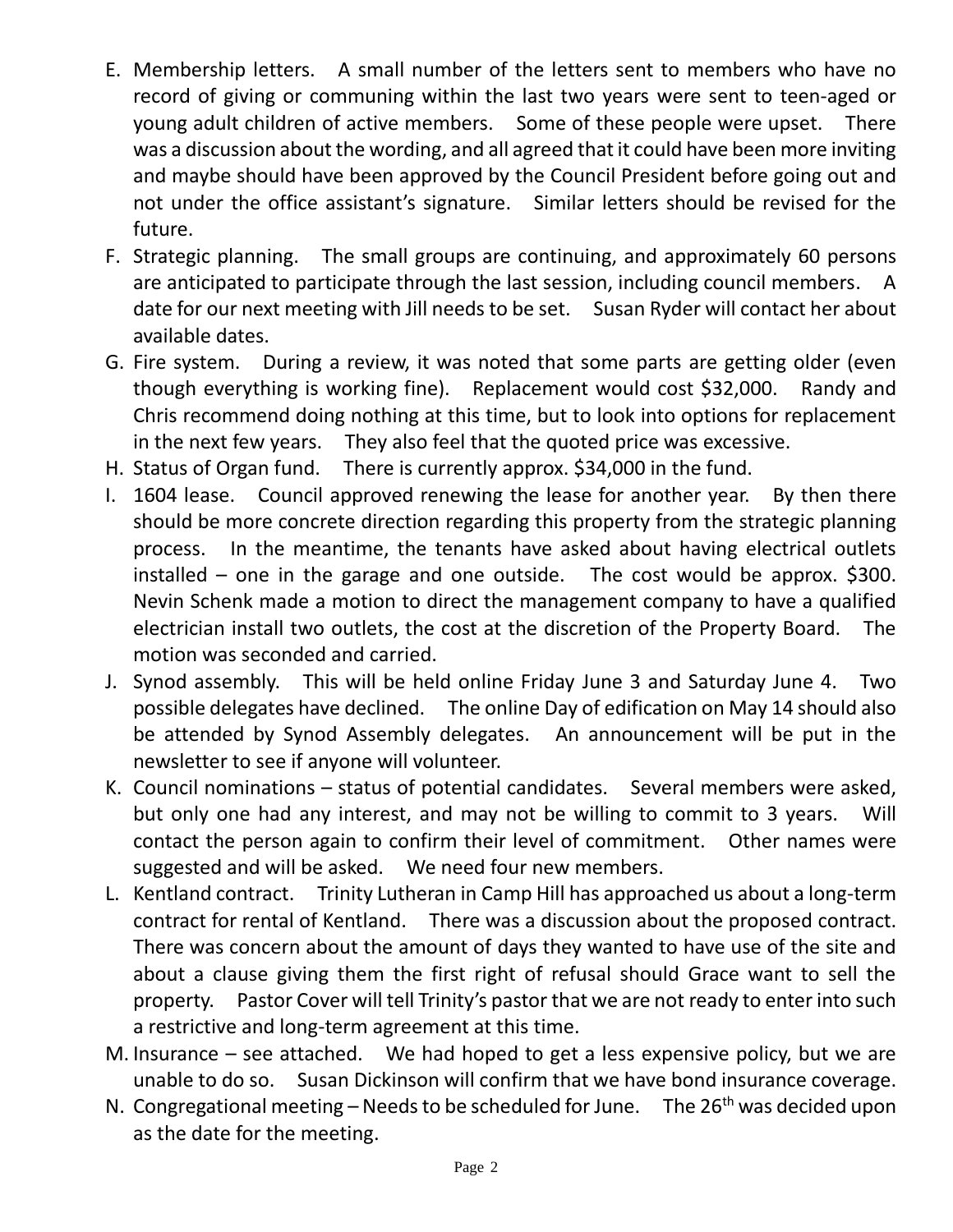# **Reports**

- **A. President's Report –** see Action Items
- B. **Secretary's Report –** evote Council voted to consolidate M & T checking accounts 3859 and 6068 into one account and open a saving's account for Grace where budget monies could be stored until deposited in the checking account.  $2^{nd}$  evote  $-$  Council voted to extend the lease for 1604 for another year. There will be no increase in rent at this time.
- **C. Vice-president's Report**
- **D. Treasurer's Report** (must be approved) Audit report status? Deb Hoover is ready to get started in a month or so. Jen Graf made a motion to accept the Treasurer's report. The motion was seconded and carried.
- E. **Pastor's Report –** Pastor Cover made a motion to accept the following youth for confirmation: Emma Madden, Cecelia Perella-Carvalhaes, and John Hartman. The motion was seconded and carried
- **F. Intern Report** Vicar Susan was approved for ordination. Her last day with Grace will be June 19, 2022.
- G. **Director of Children, Youth & Family Ministry Report** see attached
- **H. Director of Music Report**
- **I. Committee/Task Force Reports** 
	- a. Kitchen (Audrey Egley/Marti Bert)
	- b. Children, Youth & Family Ministry (Melinda Bechtel)
	- c. Endowment (Linda Lippert/Barb Schell)
	- d. Fellowship and Arts (Hope Pankake)
	- e. Personnel (Marti Bert) Kristopher and Emily Hartman have applied for the Music Director and Organist positions and are the only applicants. Both are well qualified candidates. Interviews are scheduled for later this month and discussions are ongoing about the details.

f. Property (Randy Hamme) – see attached. The chairs stacked in the choir room can be donated or disposed of. The neighbor adjacent to the overflow parking lot has requested to be able to build a fence on our property to block out lights from non-Grace members who park there at night. We cannot allow that. Randy was directed to tell the man to call the police. Jesse has organized a youth crew to help with landscaping around Grace's properties.

- g. Kentland Task Force see attached.
- h. Stewardship (Brigitte Storey/Rick Keen)
- i. Worship & Music (Beth Jury)
- j. COVID Task Force